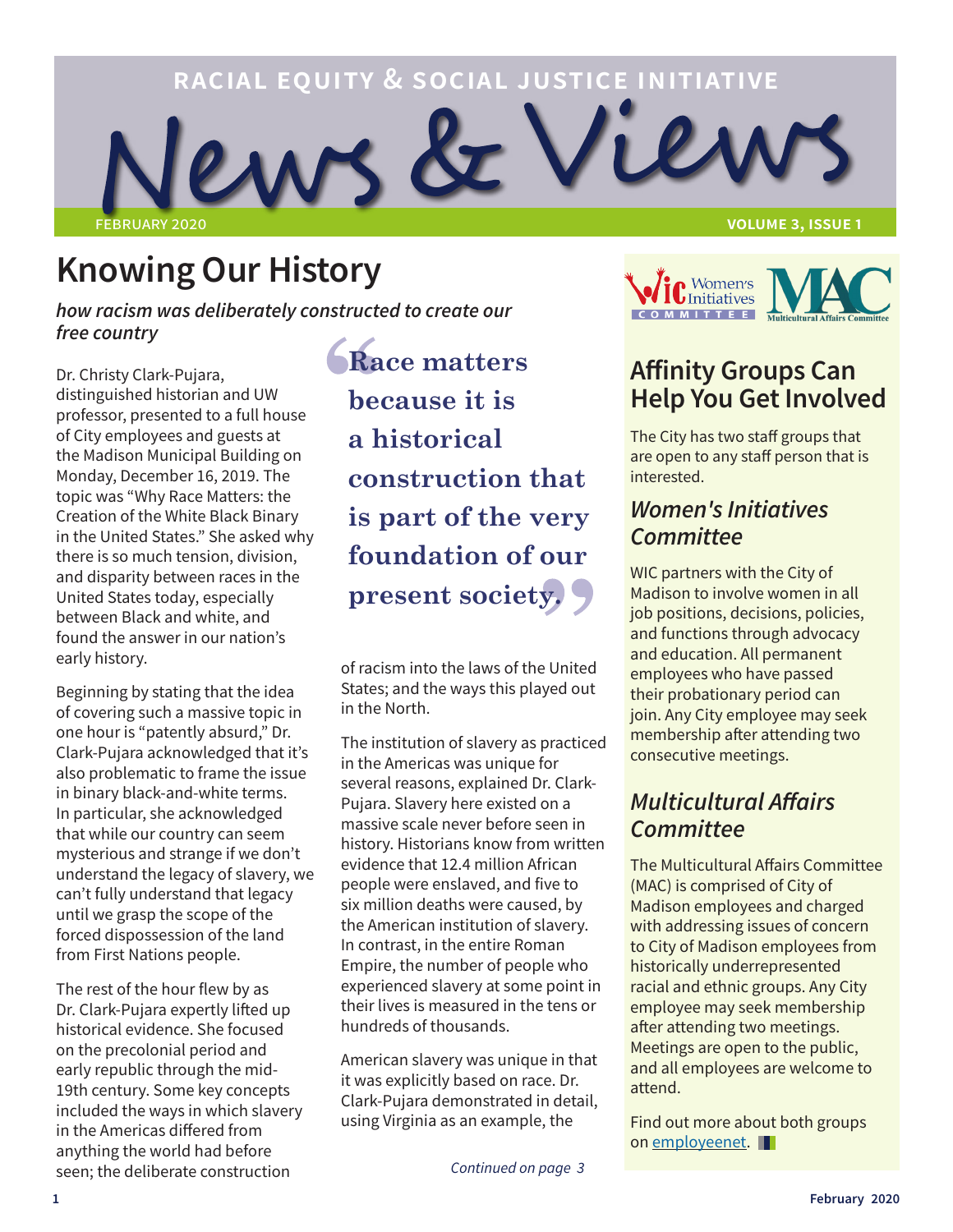## *Focused Interruption Coalition*:

#### *By Rebecca Below, Department of Civil Rights*

In November, the RESJI Speaker Series featured 2019 recipient of the City-County Martin Luther King, Jr. Humanitarian award, Anthony Cooper. Mr. Cooper was chosen for this award for his outstanding community service, including his work with the Focused Interruption Coalition. Mr. Cooper described how he and his team are a point of contact for the community to help with de-escalation and crisis response.

Mr. Cooper described how as a person that had been justice-involved many years ago, he sought to set a better example for his sons, and now wishes to encourage and help individuals navigate their way to better outcomes by providing support and connecting individuals to resources. In the first nine months of 2019, Focused Interruption Coalition was involved in 26 total incidents to interrupt violence, provide crisis response and support to victims in the community, impacting 146 program participants.

Focused Interruption Coalition partners with many different agencies and resources in the community to support their program participants including Public Health Madison Dane County, the Madison Police Department, UW Hospital and Clinics and UW Health, Thomas and Associates licensed therapists, Urban League of Greater Madison, and CSIT (Community Safety Intervention Team).

For more information on Mr. Cooper's presentation, go to:

*https://media.cityofmadison.com/Mediasite/ Play/3da4bcfdaf044e09b7dcad366dc6e31d1d*

#### **CELEBRATE BLACK HISTORY AND WOMEN'S HISTORY**



Department of Civil Rights and Monona Terrace

## **FEBRUARY 28**

Free HARRIET SCREENING! 7:00 pm, Monona Terrace Discussion to follow

*Free and open to City employees and the public*

**I make no pretension to patriotism. So long as my voice can be heard on this or the other side of the Atlantic, I will hold up America to the lightning scorn of moral indignation. In doing this, I shall feel myself discharging the duty of a true patriot; for he is a lover of his country who rebukes and does not excuse its sins.**

*—Frederick Douglass, "Love of God, Love of Man, Love of Country," September 24, 1847*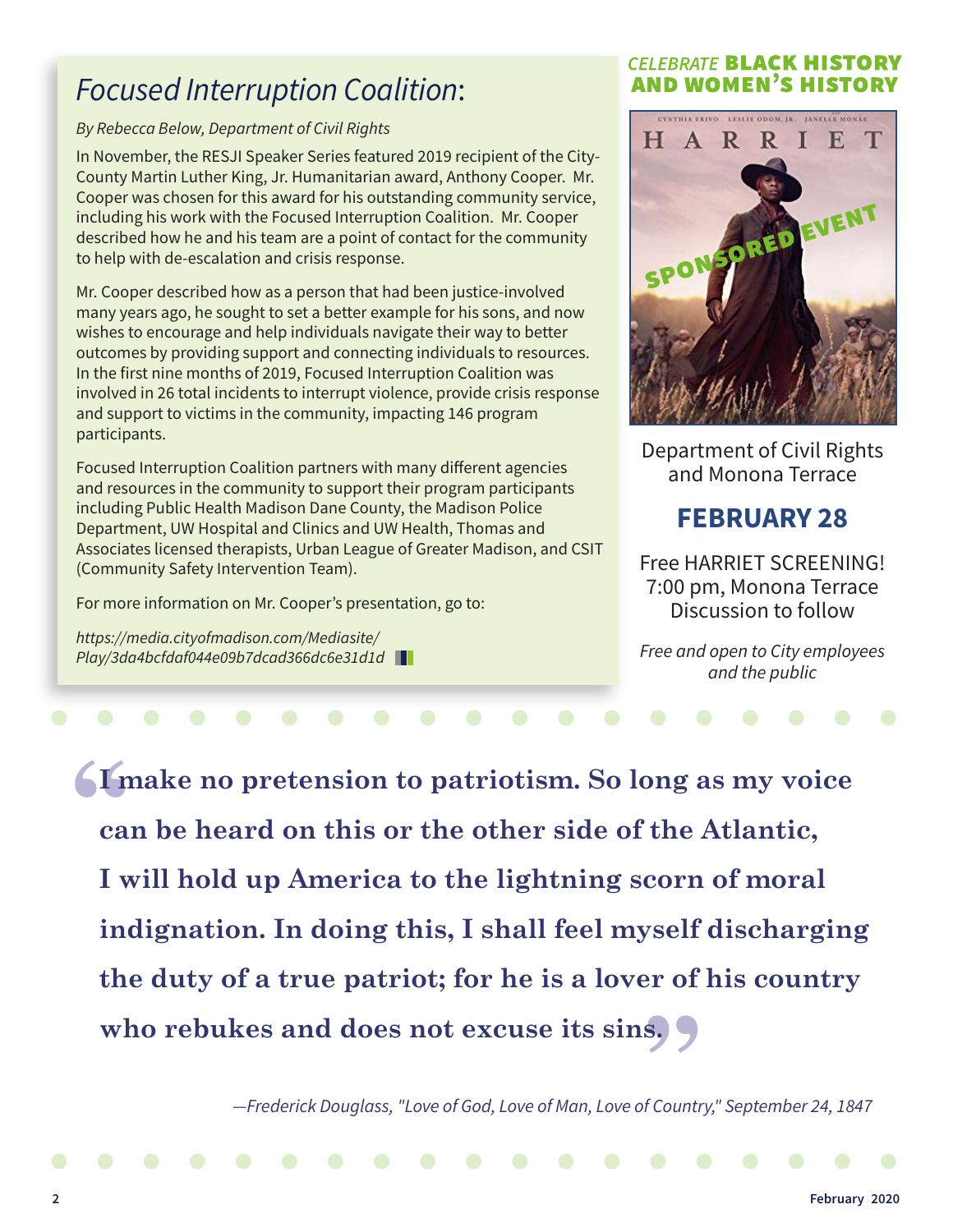### Knowing Our History *Continued from page 1*

"deliberate design of a legal system that ultimately led to whiteness being a prerequisite for mastery, and blackness becoming a signifier of perpetual bondage." This included such features as the lack of an exit process — for example, enslaved people in the Roman Empire could earn their freedom — and the inheritance of enslaved status from one's mother, a bizarre departure from the Anglo-American tradition of patrilineal inheritance.

The business of slavery was central to the economy of the North. Streets of Northern cities, including Madison, were paved with money earned from the industries needed to support the institution of slavery (agriculture, mining and refining, lumber, shipbuilding, railroads, and the textile mills fed by Southern cotton). Mass immigration from Europe to booming Northern cities did not happen in a vacuum; it was fueled by the forced labor of African Americans that made these industries immensely profitable for white businessmen, before and after the end of slavery.

Lest Wisconsinites still feel a step removed from the institution that shaped our country, there was slavery in Wisconsin Territory. One prominent figure, Henry Dodge, held Black men in bondage illegally from 1827 to 1838 to work in his smelting furnace. We know because their names have been recorded: Toby, Tom, Lear, Jim, and Joe.

Contemplating the strength and resilience of Black people, we were asked to consider how African Americans were oppressed by slavery but not destroyed by it: "Broken people do not create culture," emphasized Dr. Clark-Pujara. Black people met horrific conditions with beautiful responses. African Americans never stopped resisting

the brutal and dehumanizing forces of slavery. For example, the Emancipation Proclamation was the result, not the cause, of the end of slavery, which had been sped along by hundreds of thousands of African Americans who fought for freedom in the Civil War.

Race matters because it is a historical construction that is part of the very foundation of our present society. We must understand that history in order to move through the world as conscious and compassionate humans - and, thereby, in our roles as public servants.

*An impossibly brief recap of Dr. Christy Clark-Pujara's Featured Speaker presentation by Nichole Fromm with Mike Miller, Donna Magdalina & Allison Dungan*

See the presentation here: *https://media.cityofmadison. com/Mediasite/Play/ [05a34716e4d04ab4711c8c0b276b51d](https://media.cityofmadison.com/Mediasite/Play/a7a05a34716e4d04ab4711c8c0b276b51d)*

## **Timeline of racism as a legal institution**

- 1662 Enslaved status is inherited from mother
- **1670** Nonwhite people are prohibited from being slaveowners
- **1680** Corporal punishment for any Black person who strikes a white person (but not vice versa)
- **1691** Legal penalties for white women who have children with Black men (but not vice versa – or the penalty being the child was identified as Black)



The 43rd stamp in the Black Heritage series honors Gwen Ifill, one of the nation's most esteemed journalists. The stamp art features a photo of Ifill

taken in 2008 by photographer Robert Severi.

# **Further reading**

"Contested: black suffrage in early Wisconsin" in the Wisconsin Magazine of History, by Dr. Christy Clark-Pujara

*[\[http://content.wisconsinhistory.org/cdm/compoundobject/](http://content.wisconsinhistory.org/cdm/compoundobject/collection/wmh/id/52633/show/52595/rec/3) collection/wmh/id/52633/show/52595/rec/3]* 

Ebony & ivy: race, slavery, and the troubled history of America's universities by Craig Wilder

*[ www.linkcat.info/app/work/1000417 ]*

The half has never been told: slavery and the making of American capitalism by Edward E. Baptist

*[\[ www.linkcat.info/app/work/1140360 \]](www.linkcat.info/app/work/1140360)*